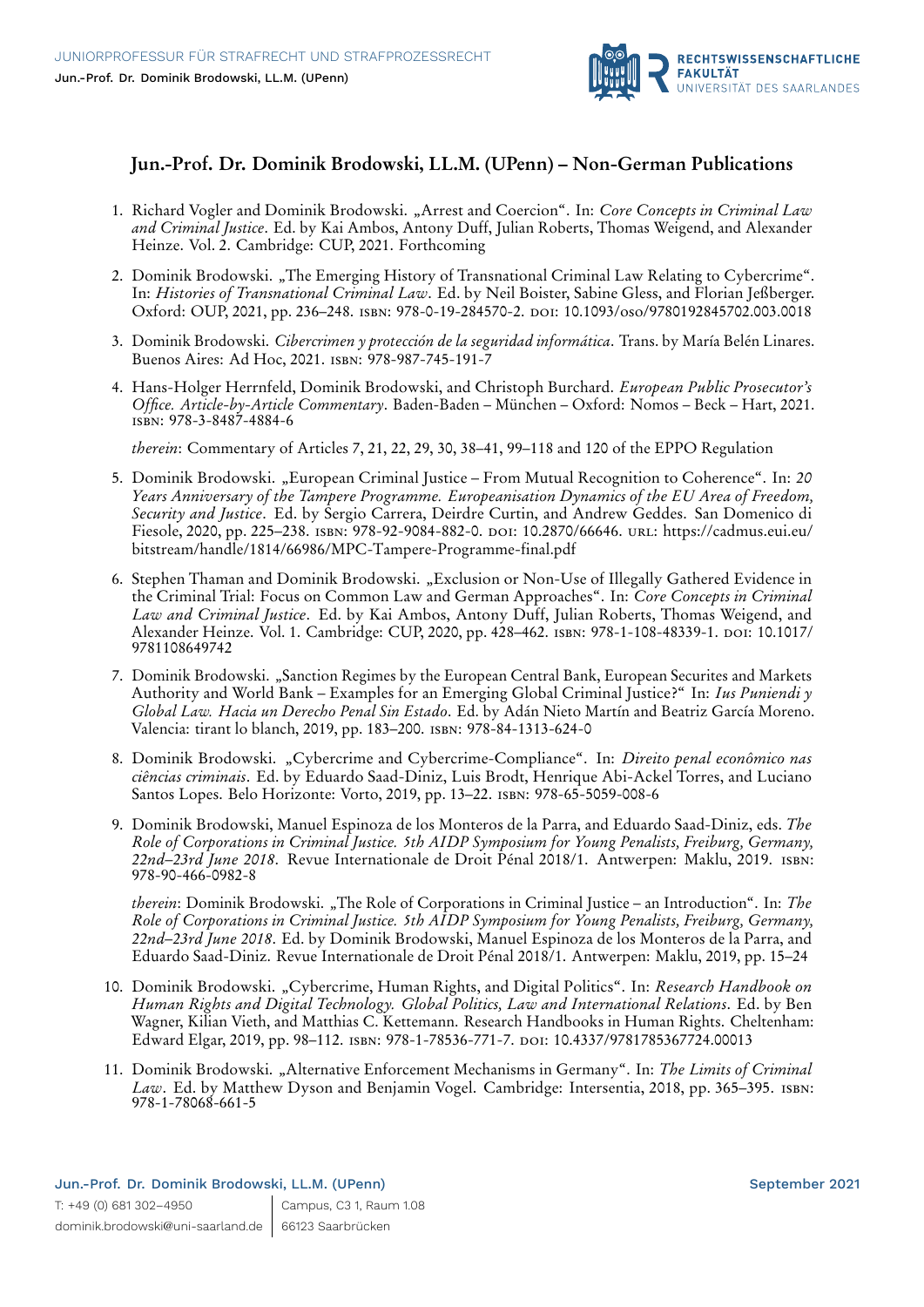

- 12. Dominik Brodowski. "Dogmatic and procedural approaches to committed criminal compliance: towards »Red Team Compliance«". *Revista dos Tribunais* 988 (2 2018), pp. 55–66. issn: 0034-9275
- 13. Dominik Brodowski. "Protecting the Right to Sexual Self-Determination: Models of Regulation and Current Challenges in European and German Sex Crime Laws". In: *O lugar da vítima nas ciências criminais*. Ed. by Eduardo Saad-Diniz. São Paulo: LiberArs, 2017, pp. 15–25. isbn: 978-85-9459-032-9. url: [http://www.direitorp.usp.br/wp-content/uploads/2017/01/ebook.O-lugar-da-v%C3%ADtima](http://www.direitorp.usp.br/wp-content/uploads/2017/01/ebook.O-lugar-da-v%C3%ADtima-nas-ci%C3%AAncias-criminais.pdf)[nas-ci%C3%AAncias-criminais.pdf](http://www.direitorp.usp.br/wp-content/uploads/2017/01/ebook.O-lugar-da-v%C3%ADtima-nas-ci%C3%AAncias-criminais.pdf)
- 14. Dominik Brodowski and Christoph Burchard. "Germany". In: *Drug trafficking penalties across the European Union. A survey of expert opinion*. Ed. by European Monitoring Centre for Drugs and Drug Addiction. Lisbon, 2017, pp. 48–52. url: [http://www.emcdda.europa.eu/system/files/publications/3573/](http://www.emcdda.europa.eu/system/files/publications/3573/Trafficking-penalties.pdf) [Trafficking-penalties.pdf](http://www.emcdda.europa.eu/system/files/publications/3573/Trafficking-penalties.pdf)
- 15. Dominik Brodowski. *Review of* Melanie Langbauer. *Das Strafrecht vor den Unionsgerichten. Plädoyer für ein Fachgericht für Strafrecht*. Berlin: Duncker & Humblot, 2015. isbn: 978-3-428-14489-153 (2016). issn: 0165-0750
- 16. Dominik Brodowski. "Transnational Organised Crime and Cybercrime". In: *International Law and Transnational Organised Crime*. Ed. by Pierre Hauck and Sven Peterke. Oxford: OUP, 2016, pp. 334–357. isbn: 978-0-19-873373-7. doi: [10.1093/law/9780198733737.003.0016](https://doi.org/10.1093/law/9780198733737.003.0016)
- 17. Dominik Brodowski. "Models of Economic Criminal Procedure. The intricate multi-actor setting of criminal justice in the field of the economy". In: *Tendências em governança corporativa e compliance*. Ed. by Eduardo Saad-Diniz, Pedro Podboi Adachi, and Juliana Oliveira Domingues. São Paulo: LiberArs, 2016, pp. 101–110. isbn: 978-85-9459-006-0
- 18. Klaus Tiedemann, Ulrich Sieber, Helmut Satzger, Christoph Burchard, and Dominik Brodowski, eds. *Die Verfassung moderner Strafrechtspflege. Erinnerung an Joachim Vogel*. Studien zum Wirtschaftsstrafrecht – Neue Folge 10. Baden-Baden: Nomos, 2016. isbn: 978-3-8487-3369-9
- 19. Felix C. Freiling, ed. *(Ir-)responsible disclosure of software vulnerabilities and the risk of criminal liability* 57 (2015): *Special Issue: From IT Forensics to Forensic Computing*. doi: [10.1515/itit-2015-0014](https://doi.org/10.1515/itit-2015-0014)
- 20. Dominik Brodowski. "O »Mecanismo Único de Supervisão« do Banco Central Europeu sobre as instituições de crédito – uma transformação da responsabilidade criminal corporativa e individual no setor financeiro?" In: *Regulação do abuso no âmbito corporativo: papel do direito penal na crise financeira*. Ed. by Eduardo Saad-Diniz, Dominik Brodowski, and Ana Luíza Barbosa de Sá. Trans. by Isabela Sherman Palmer and Victória Vitti Laurentiz und José Roberto Macri Jr. São Paulo: LiberArs, 2015, pp. 167–179. isbn: 978-85-64783-78-2

Dominik Brodowski. "El »Mecanismo Único de Supervisión« del Banco Central Europeo sobre las Instituciones de Crédito, ¿Una Transformación de la Responsabilidad Criminal Corporativa e Indivual en el Sector Financiero?" In: *Regulación del abuso en el ámbito corporativo: el rol del derecho penal en la crisis financiera*. Ed. by Eduardo Saad-Diniz, Patricio Nicolás Sabadini, Dominik Brodowski, and Manuel Espinoza de los Monteros de la Parra. Trans. by Patricio Nicolás Sabadini. Resistencia: ConTexto Libros, 2016, pp. 235–251. isbn: 978-987-730-163-2

- 21. (a) Dominik Brodowski, Manuel Espinoza de los Monteros de la Parra, Klaus Tiedemann, and Joachim Vogel, eds. *Regulating Corporate Criminal Liability*. Cham: Springer International Publishing, 2014. isbn: 978-3-319-05993-8. doi: [10.1007/978-3-319-05993-8](https://doi.org/10.1007/978-3-319-05993-8) (some contributions are in English)
	- (b) Dominik Brodowski, Manuel Espinoza de los Monteros de la Parra, and Klaus Tiedemann. "Regulating Corporate Criminal Liability: An Introduction". In: *Regulating Corporate Criminal Liability*. Ed. by Dominik Brodowski, Manuel Espinoza de los Monteros de la Parra, Klaus Tiedemann, and Joachim Vogel. Cham: Springer International Publishing, 2014, pp. 1–7. poi: [10.1007/978-3-319-](https://doi.org/10.1007/978-3-319-05993-8_1)  $05993 - 8$ <sup>1</sup>